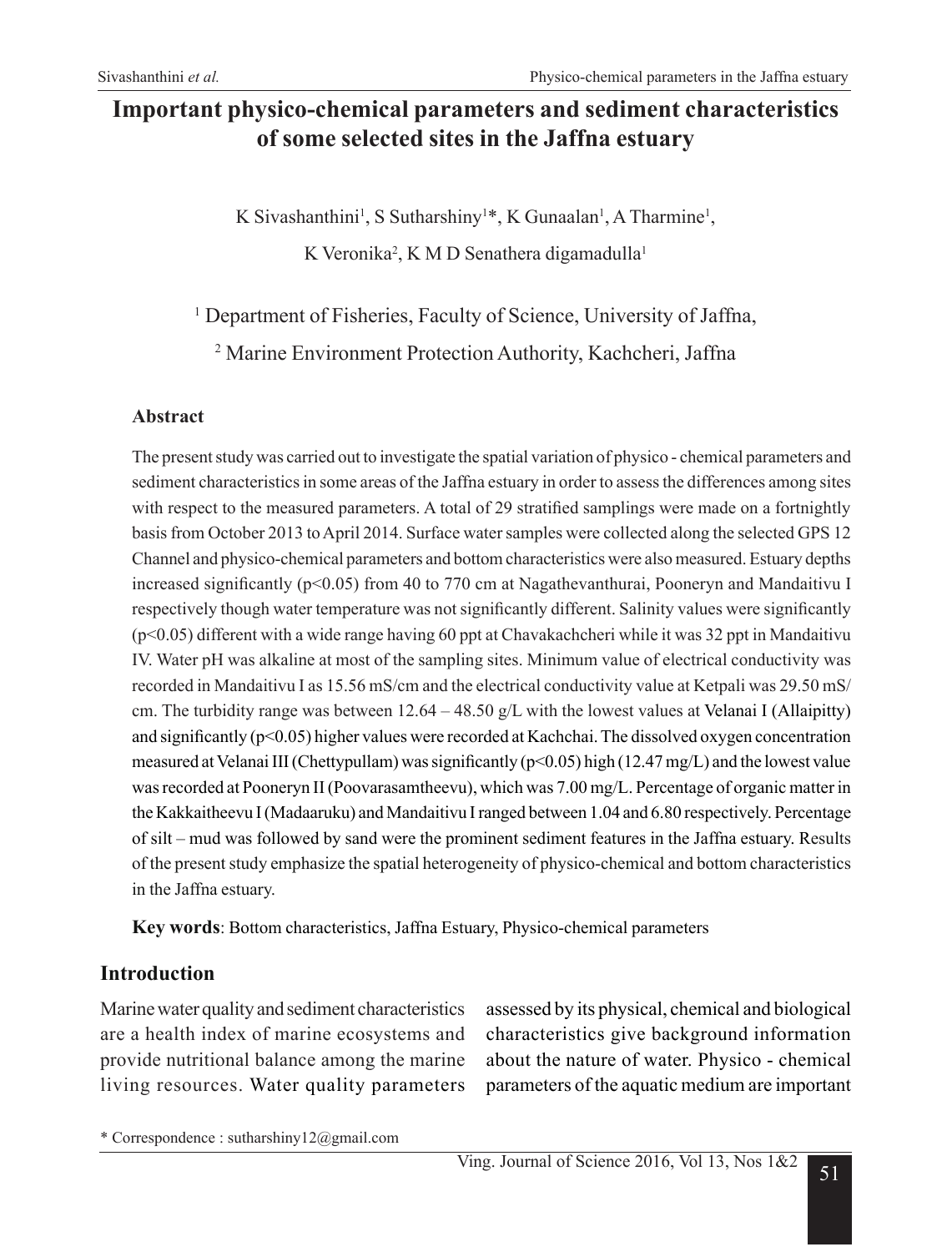aspects for the success of aquaculture operations. Jaffna estuary is a shallow water body with extensive mudflats, sea grass beds and mangroves located in the Northern Sri Lanka between 9<sup>0</sup>35' N and  $80^{\circ}$  15' E. The barrier-built, seasonally hypersaline estuary complex in the Jaffna Peninsula is the largest estuary system in the country with multiple perennial entrances showing extremely narrow salinity ranges towards the upper limit of salinity (Silva *et al.*, 2013).

This estuary historically has a high economic rating due to fisheries activities. Coastal estuaries located between the land and the sea are heterogeneous complex ecosystems having different characteristics, while playing an important economic role, enriched by both the marine and continental inputs and are among the most productive aquatic ecosystems (Crossland *et al*., 2005). Saline water in the Jaffna estuary had been receiving a significant amount of pollutants from a variety of sources such as the hospital, dumping sites at coastal areas, hotels, hostels and toilet flushings from houses and commercial industries. The ecology of the estuary is determined to a large extent by freshwater inputs (Postma, 1981; Ittkoot *et al.,* 2000). Spatial and temporal variations of the physico-chemical parameters in the estuaries of Sri Lanka have been analysed by several authors (Sachithananthan, 1969; Sachithananthan and Perera, 1970; Sivalingam, 2005; Niroshana *et al.,* 2013).

The present study emphasises the spatial variation of water quality parameters in the Jaffna estuary in order to assess the differences among sites with respect to the measured parameters.

## **Materials and Methods**

The present study was carried out at the Jaffna estuary (Figure 1) from October 2013 to April 2014. A total of 29 stratified samplings were made on a fortnightly basis. Name of the sampling locations are listed in the Table 1. A small fiber glass boat was hired to visit sampling sites. The boat was anchored randomly at different sampling sites and the respective locations were noted using a portable Global Positing System (GPS) (Garmin, Olathi, USA).

### **Water quality parameters:**

Water samples were collected from the surface water in each location. Physico-chemical parameters such as depth, water temperature, salinity, water pH, electric conductivity, turbidity and dissolved oxygen were measured using portable instruments. Depth of the water (in cm) was determined by lowering a rope which is tied up with a weight. Water temperature  $({}^{0}C)$ , electric conductivity ( $mS/cm$ ) and turbidity ( $g/L$ ) were measured by a multi-parameter meter (Sension MM 150/ Hach, Crison instruments, S.A). Salinity was estimated using a refractometer (Atago, S/Mill-E, Japan). pH of water was measured directly by a digital electronic pH meter (Eco Testr). Dissolved oxygen (mg/L) was measured by Winkler's method (Winkler, 1888).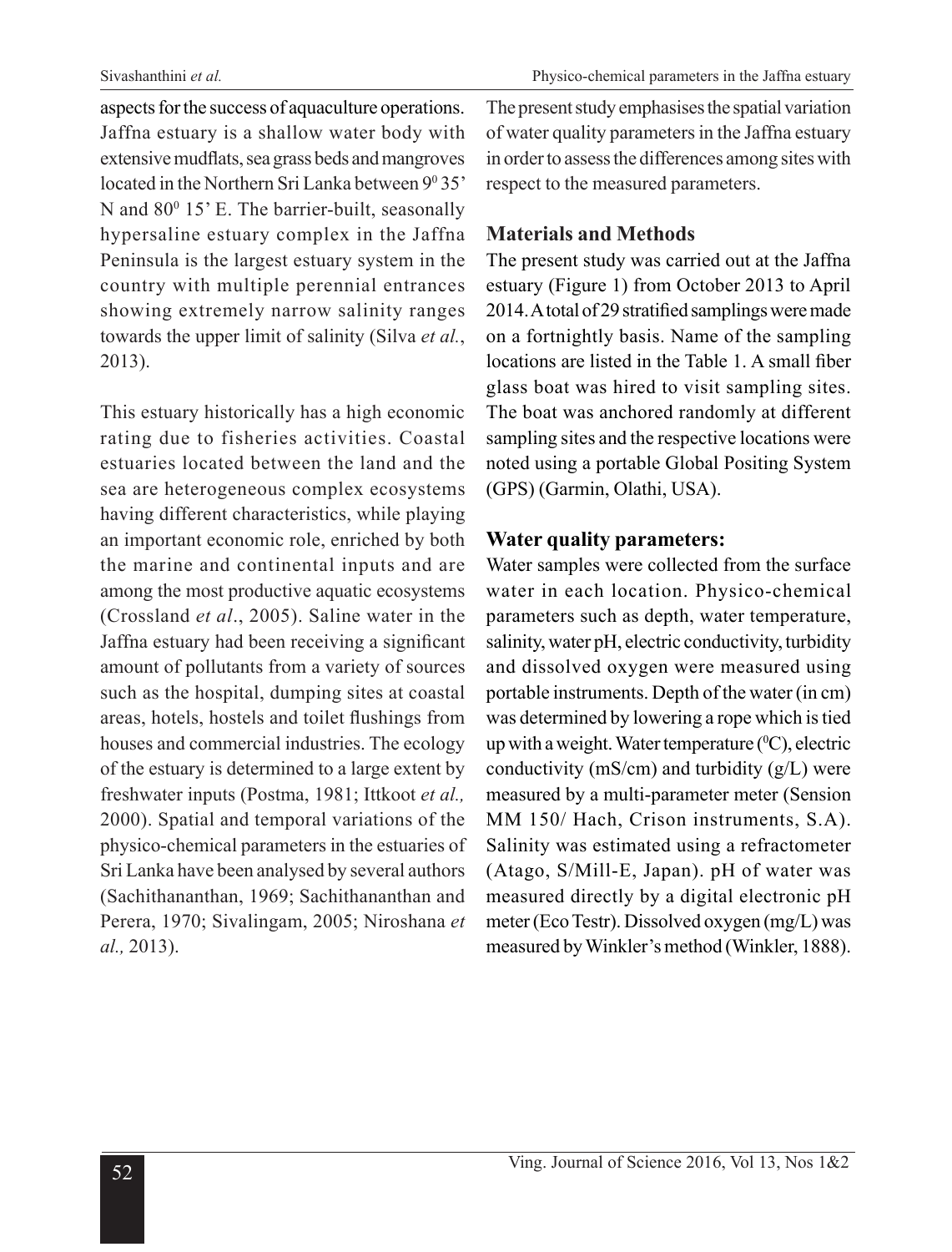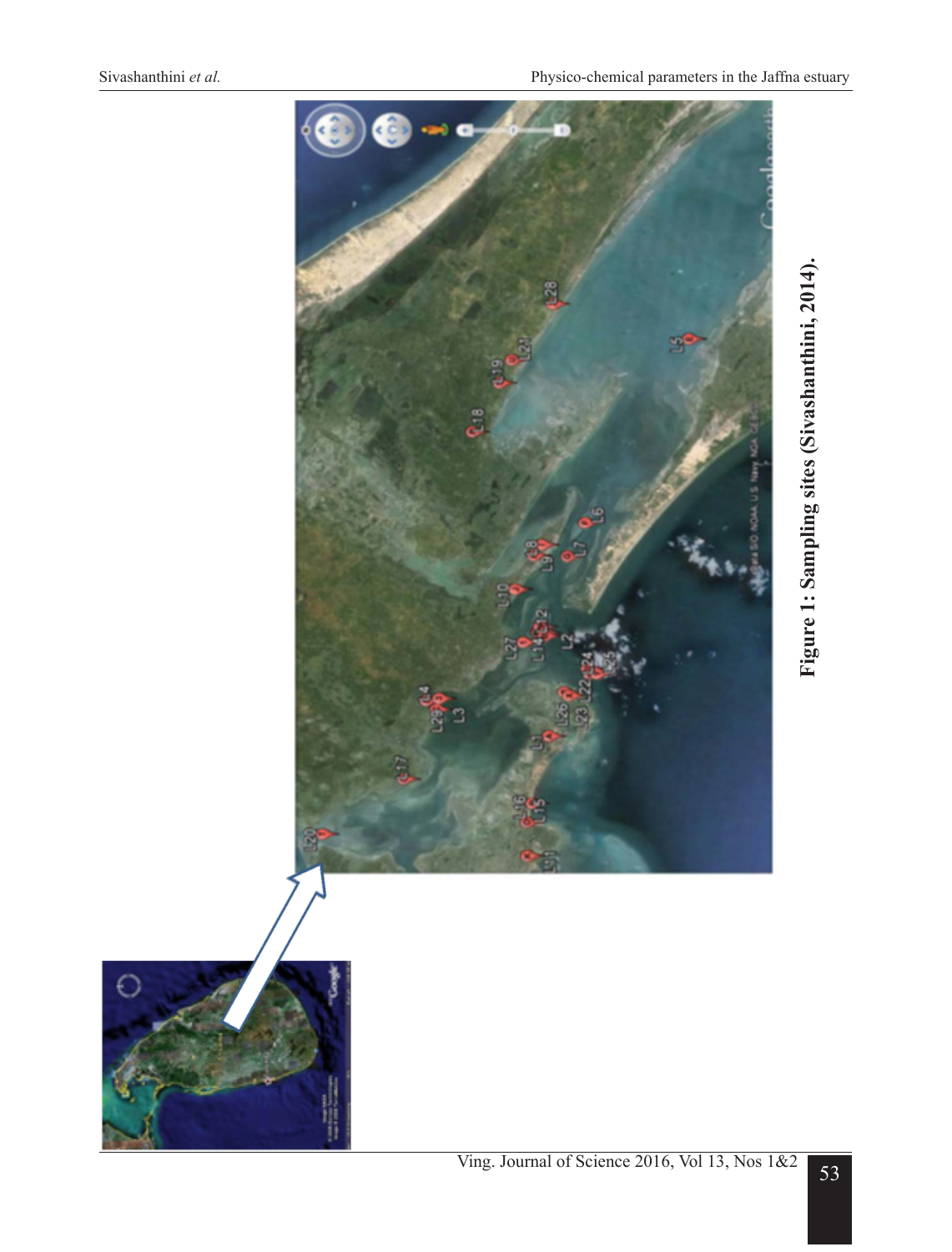| Location<br>Number | Name of the Location            | Location<br>Number | Name of the Location          |
|--------------------|---------------------------------|--------------------|-------------------------------|
| L1                 | Velanai I (Allaipitty)          | L16                | Velanai IV                    |
| L2                 | Kurunagar I (Kallady)           | L17                | AralyThurai                   |
| L <sub>3</sub>     | Kakkaitheevu I (Madaaruku)      | L18                | Chavakachcheri                |
| L4                 | Kakkaitheevu II (Irandmkaddai)  | L19                | Kachchai                      |
| L <sub>5</sub>     | Pooneryn I (Nagathevanthurai)   | L20                | PonnalaiThurai                |
| L <sub>6</sub>     | Pooneryn II (Kowtharimunai)     | L21                | Ketpali                       |
| L7                 | Pooneryn III (Poovarasamtheevu) | L22                | Mandaitivu I                  |
| L8                 | Ariyalai I                      | L23                | Mandaitivu II                 |
| L <sub>9</sub>     | Ariyalai II (Poompuhar)         | L24                | Mandaitivu III                |
| L10                | Ariyalai III (Poompuhar)        | L25                | Mandaitivu IV                 |
| L11                | Velanai II (Allaipitty)         | L26                | Mandaitivu V                  |
| L12                | Kurunagar II (Kallady)          | L27                | Kurunagar - Mugath-<br>uvaram |
| L13                | Kurunagar III (Mannithalai)     | L28                | Vidaththalpalai               |
| L14                | Kurunagar IV (Vajiruveenki)     | L29                | Navanthurai                   |
| L15                | Velanai III (Chettypullam)      |                    |                               |

#### **Table 1: Name and number of the sampling locations**

#### **Sediment characteristics:**

Organic matter and grain size analysis were carried out in order to characterize the various sediment structures at all selected sites. Sediment samples were collected using Ekman grab sampler and dried in an oven (YCO-010, Taiwan) at 60°C for 72 hours. A sample of dried sediment was sieved using a soil sieve set (Seichess, UK) with sieves spanning from 0.0039 mm to 64 mm. To determine the organic matter, the dried sediment was weighed and charred in a muffle furnace (Muffle furnace – Navyug, India) for 4 hours at 500°C and then reweighed (Tsiresy *et al.,* 2011). The organic matter was calculated as a percentage weight loss following combustion.

## **Data Analysis:**

Statistical analysis for all the data was performed using SPSS 16 version. The data were checked for normal distribution with Shapiro-Wilk test. The means of physico-chemical parameters of the water samples from selected sites were compared by Kruskal-Wallis test.

## **Results**

Figures 2 - 9 show the values of mean and standard deviation of the physico-chemical parameters of water collected from all the sampling sites.

Estuary depths significantly varied from 40 to 770 cm at Location 5 – Nagathevanthurai, Pooneryn and at Location 22 – Mandaithevu I respectively (Figure 2).

The value of water temperature did not show a significance ( $p<0.05$ ) in the Jaffna estuary (Figure 3). Maximum value was recorded in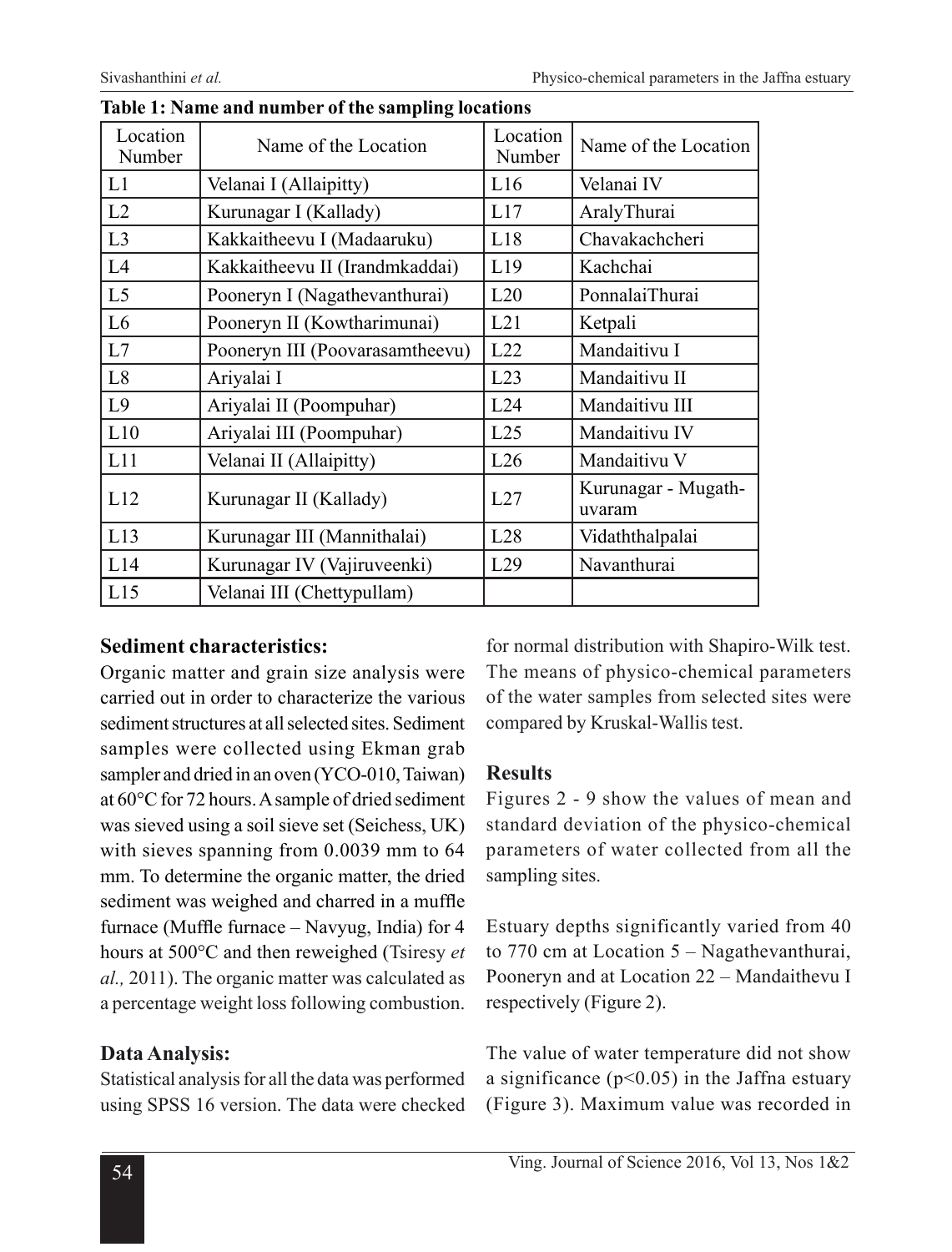Velanai I (Allaipity) (L1), which was 32°C while minimum value was recorded in Ponnalai (L20). Salinity demonstrated a significant difference (p<0.05) having a wide range of 60 ppt at Chavakachcheri (L18) and the lowest values of 32 ppt at Mandaitivu IV (L26) (Figure 4).

Water pH was recorded mainly as alkaline, values ranging from 7.1 to 9.3 in all the sites other than at L9, L18, L19, L21, L22 and L25 (Figure 5). Lowest acidity pH values were observed at Ariyalai II (Poompuhar) (L9) and Mandaitheevu – III (L25) while pH of 7.0 was recorded at Chavakachcheri (L18), Kachcai (L19), Ketpali  $(L21)$  and Mandaitheevu – I (L22) (Figure 5).

In Mandaitivu I (L22), minimum value of electrical conductivity recorded as 15.56 and in the Ketpali (L21), the electrical conductivity value was 29.50 mS/cm (Figure 6).

The turbidity range was  $12.64 - 48.50$  g/L with the lowest values registered at Velanai I (Allaipitty) (L1) and the highest value was recorded at Kachchai (L19) (Figure 7).

Dissolved oxygen concentration measured at Chettypullam - Velanai III (L15) was the highest (12.47 mg/L) and the lowest value was recorded at Poovarasamtheevu- Pooneryn II (L7), which was  $7.00 \text{ mg/L}$  (Figure 8).

Percentage of organic matter in the location 3 (Madaaruku - Kakkaitheevu I) and Location 23 (Mandaitivu I) ranged from 1.04 and 6.80 respectively (Figure 9).

Figure 10 shows the percentage of grain size of sediments in the sampled sites of the Jaffna estuary. Silt – mud followed by sand were the prominent sediment features (Figure 10).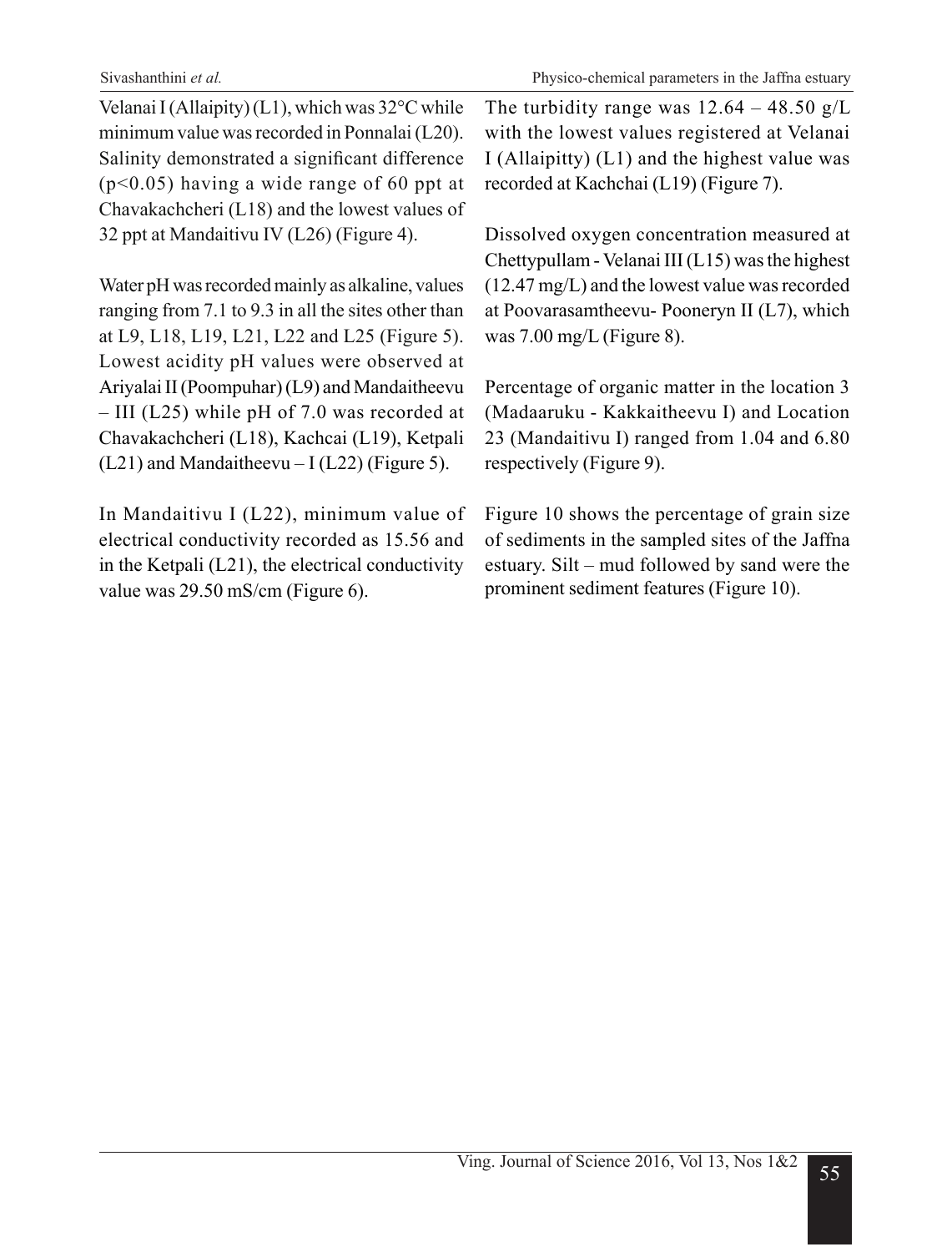

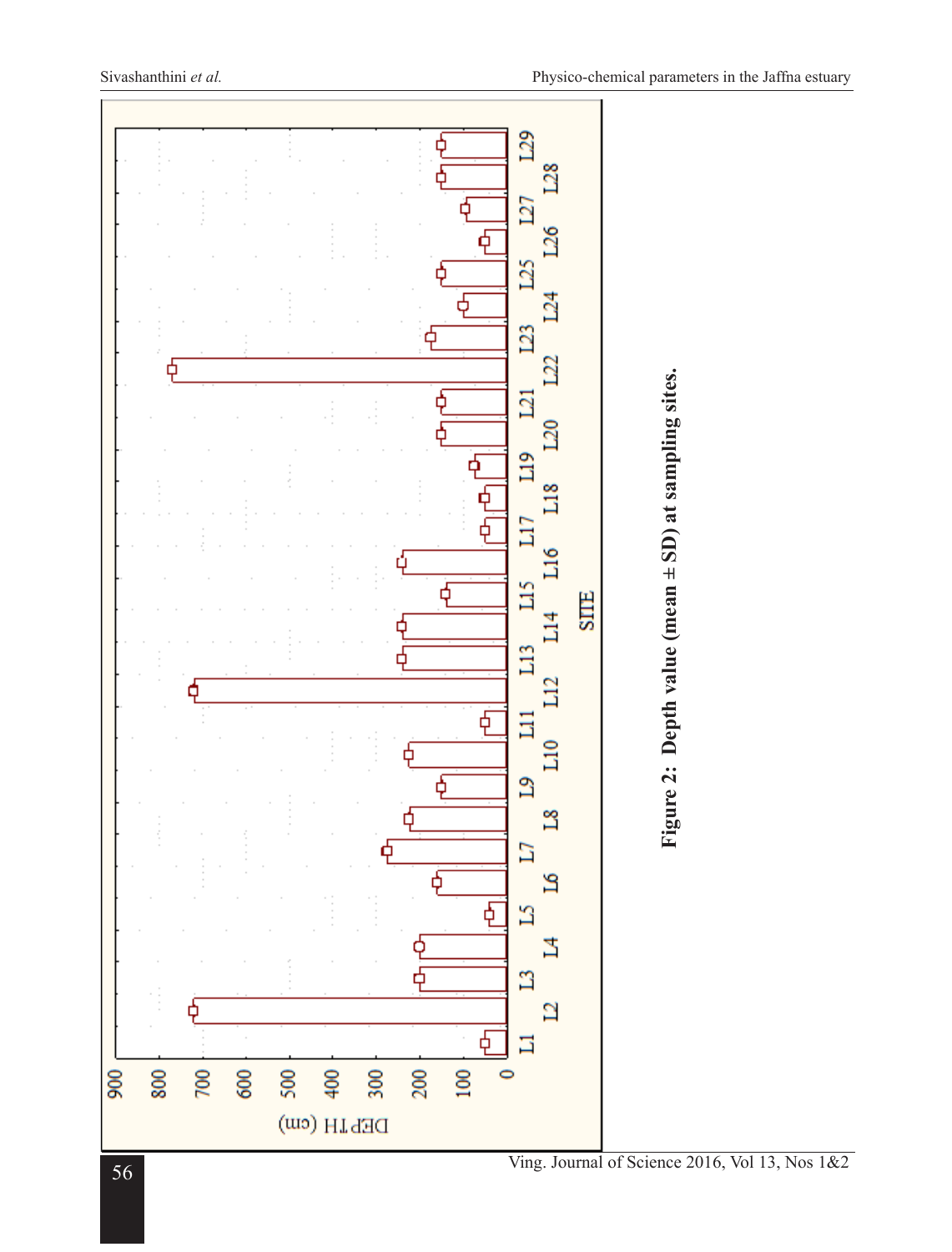

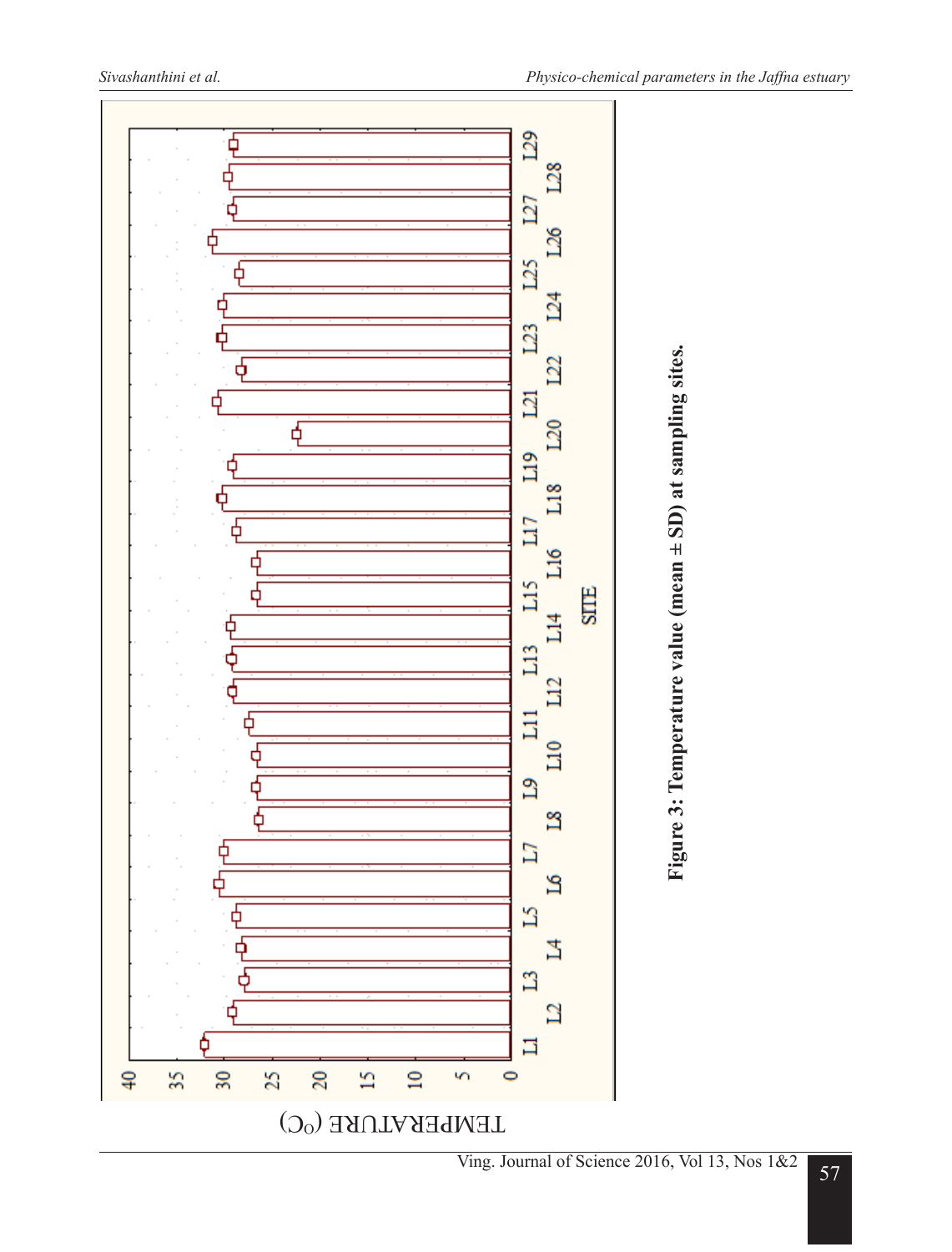

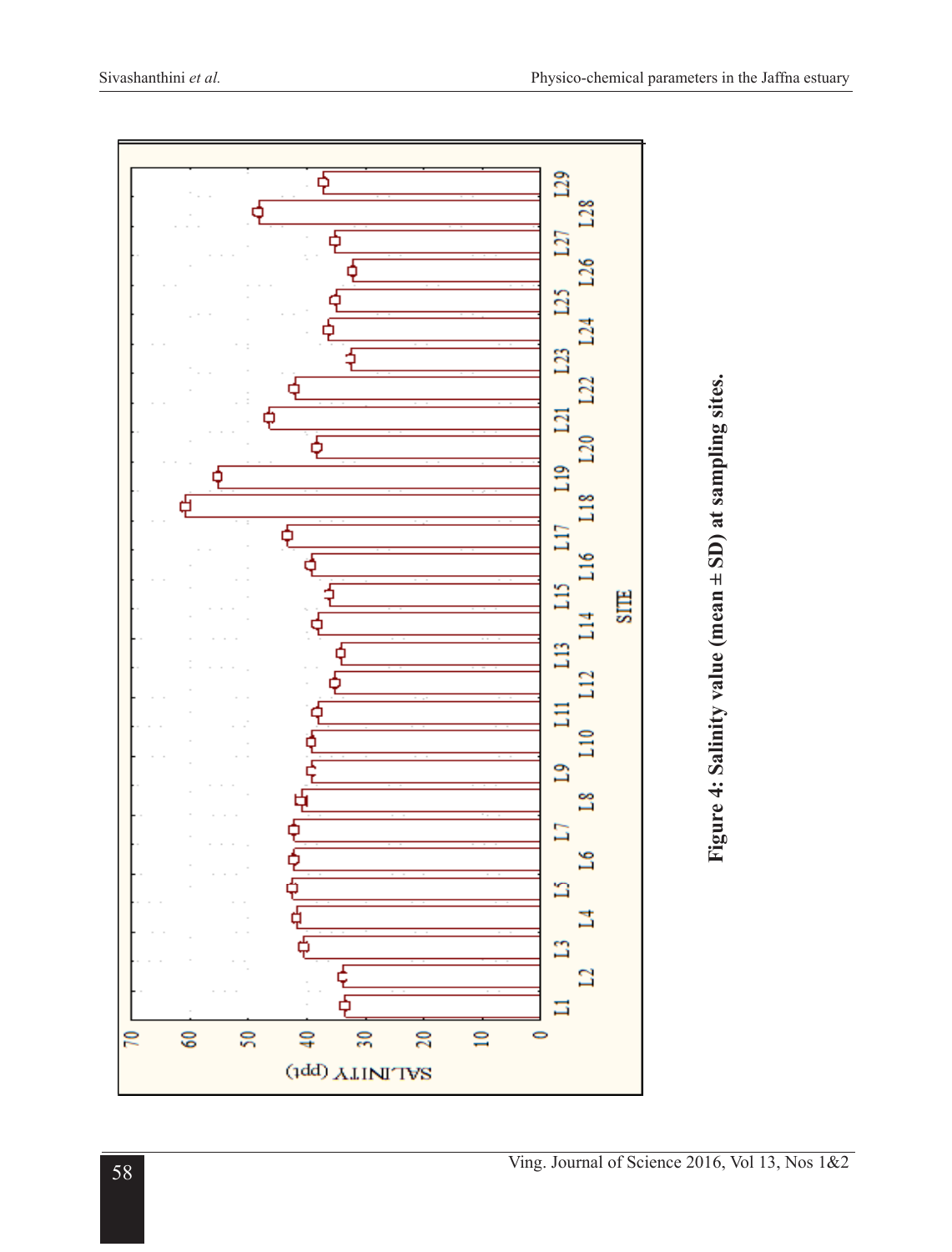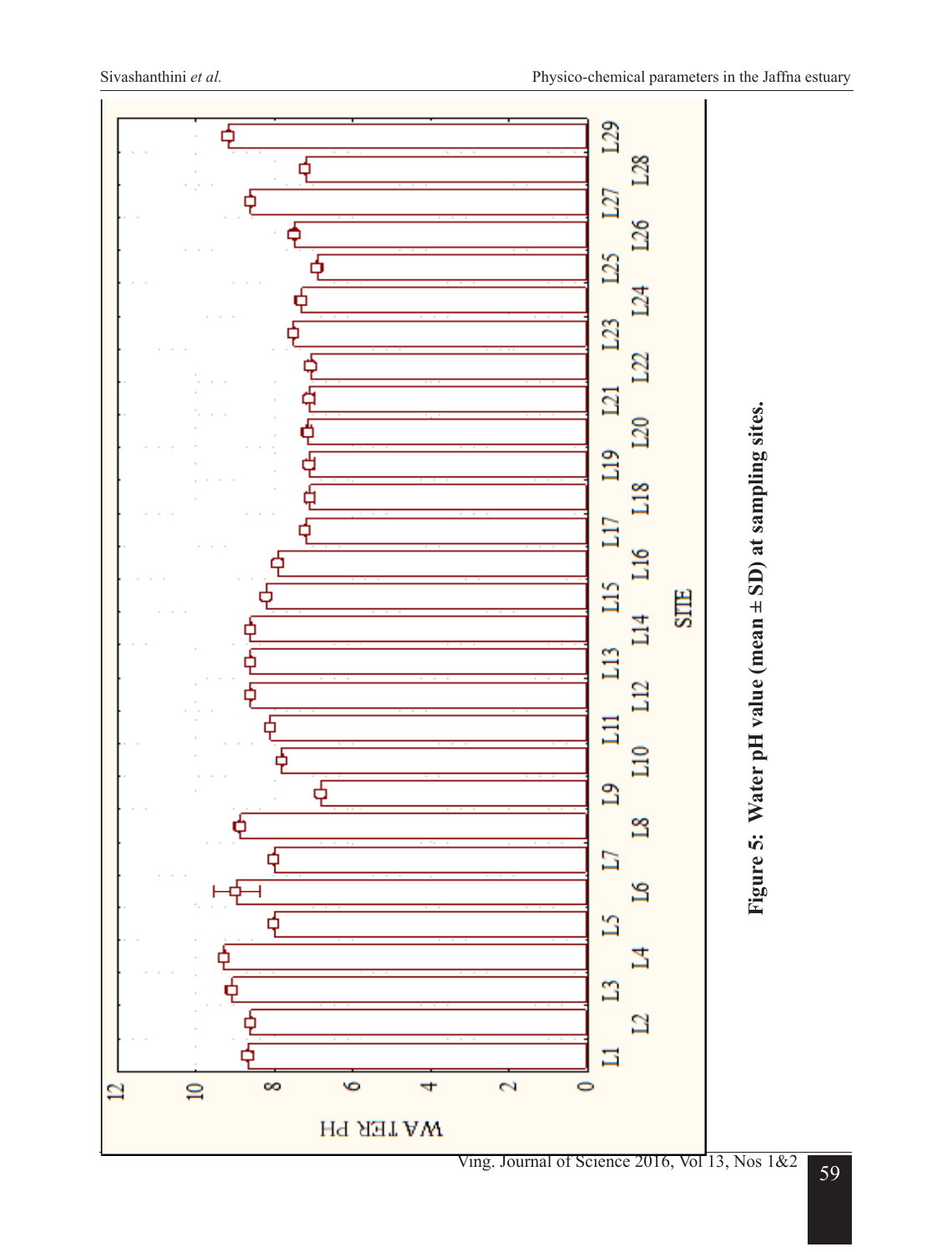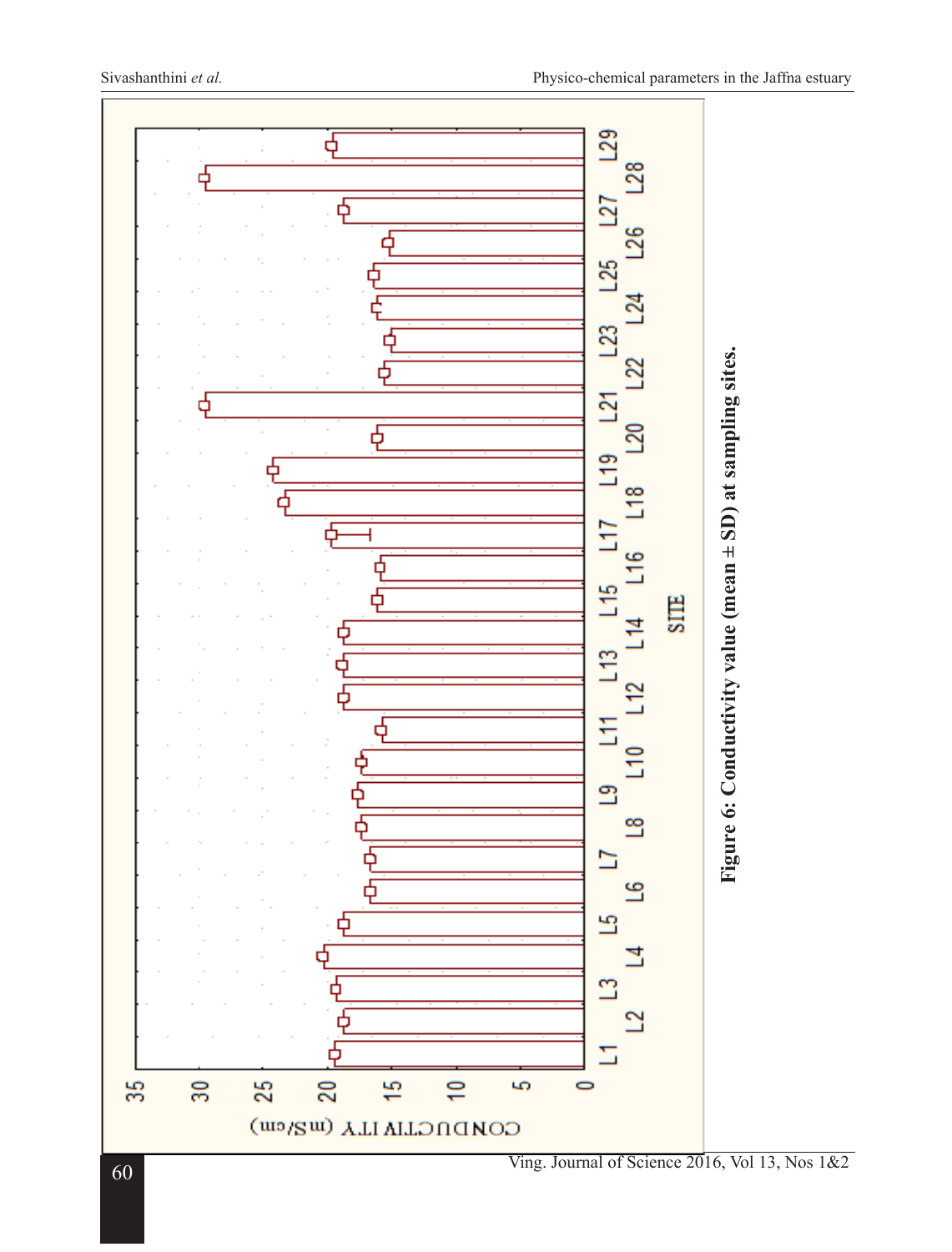

Ving. Journal of Science 2016, Vol 13, Nos 1&2 61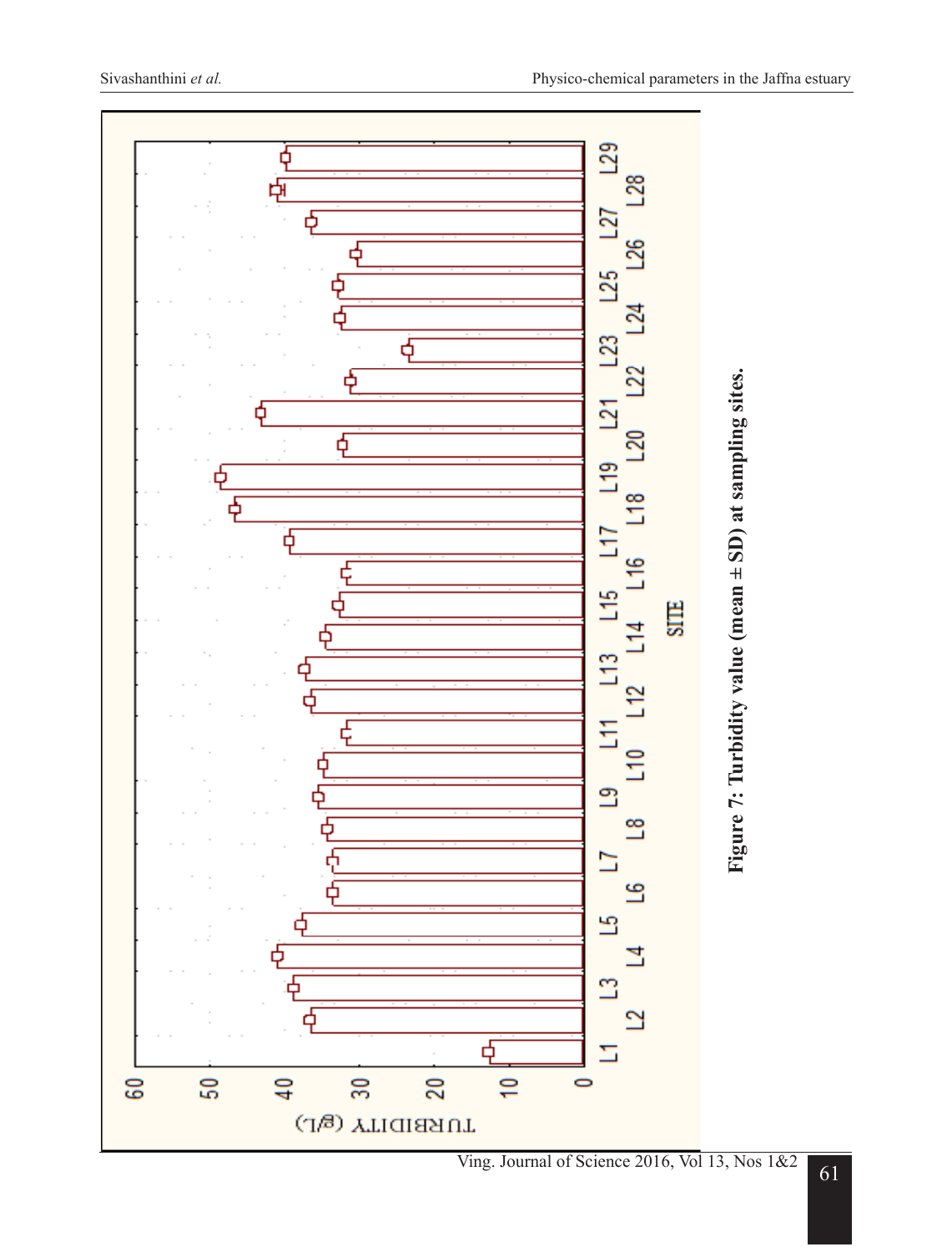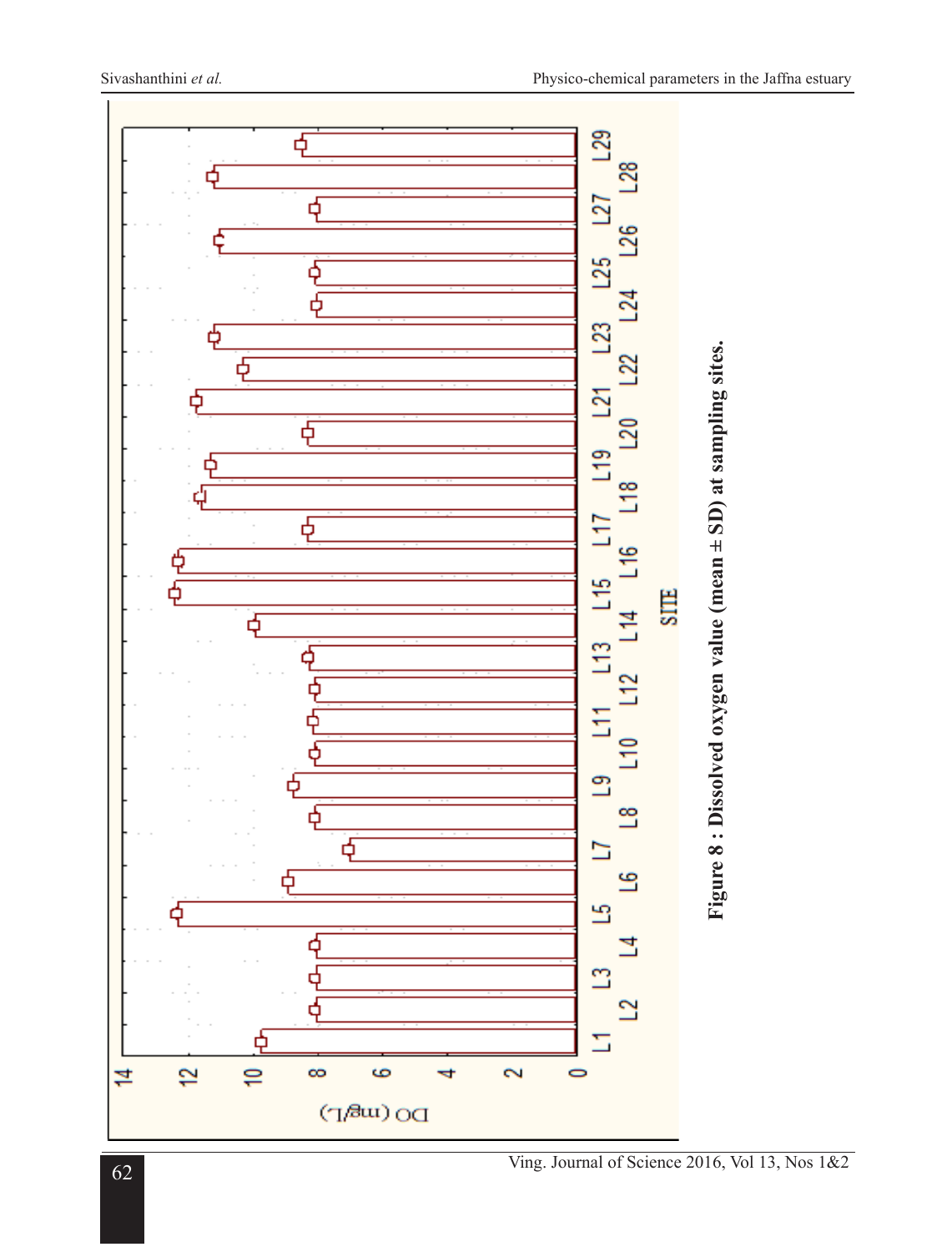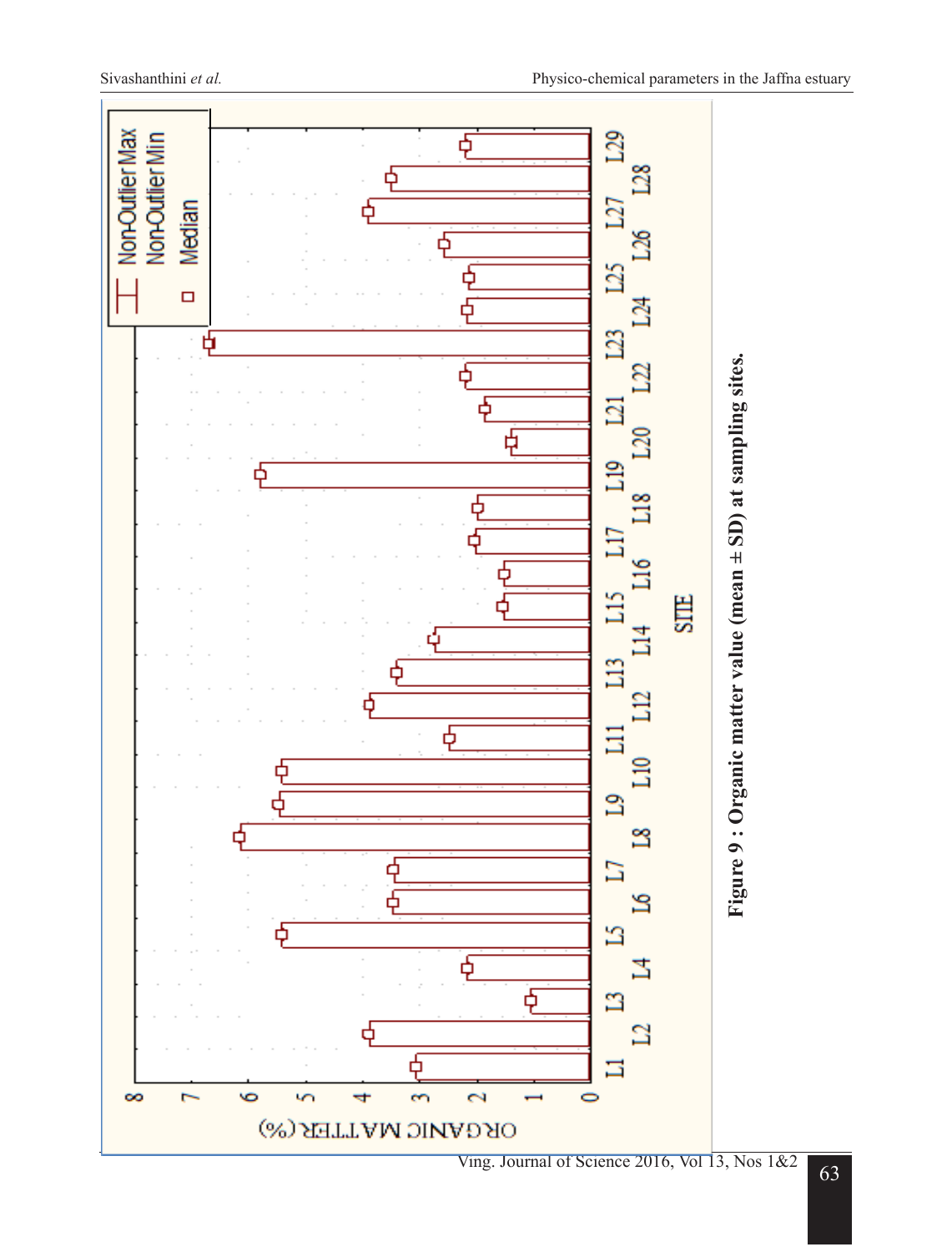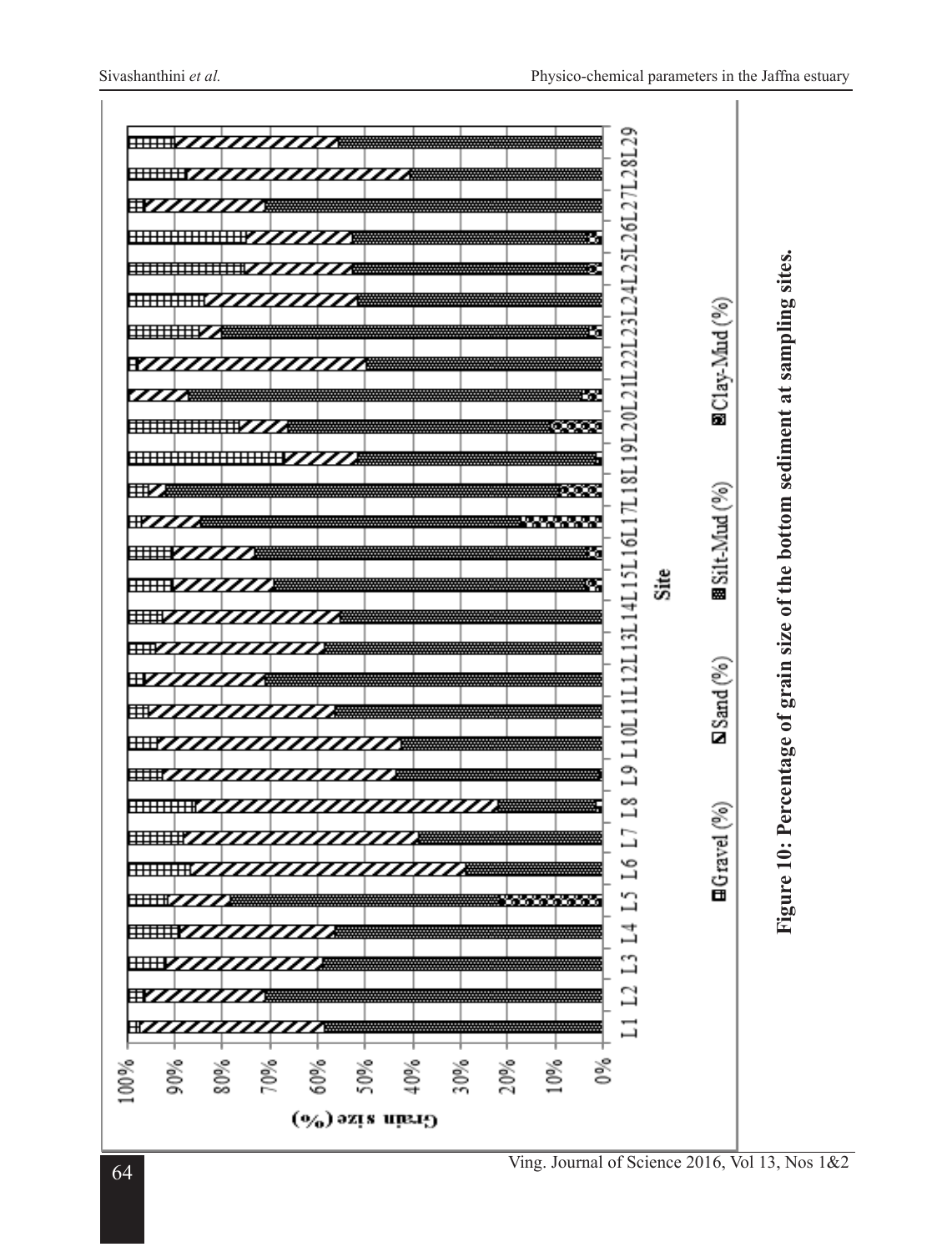## **Discussion**

There are limited studies on the physico-chemical and sediment characteristics of the Jaffna estuary. However, a wide range of estuary depths were recorded from 40 to 770 cm in the present study. Sachithananthan and Perera (1970) reported that the Jaffna estuary is very shallow and is navigable only through the few channels which are generally 3 -5 feet in depth.

The range of salinity recorded in the present study was from 32 ppt to 60 ppt. Conversely, Sivalingam (2005) reported salinity values for wet season and dry season at some locations in the Jaffna estuary, which were 10.3 ppt in December and 45.5 ppt in June respectively. Sachithananthan (1969) also reported that the salinity of the Jaffna estuary varied from a maximum of 45·5 ppt during July-August to a minimum of 10·4 ppt during December. In the present study, the highest value of salinity presented at some sampling sites of the Jaffna estuary could be attributed to the low amount of rain fall and higher rate of evaporation. The spatial and diurnal patterns in salinity distribution in the Jaffna estuary being linked to oceanic currents of the Indian Ocean and freshwater flux from the north- central part of the island (Arudpragasam,1974).

Surface water temperature ranged from 22.4 to 320 C in the present study. Similar results reported by Sachithananthan (1969).

Organic content at the bottom of the Jaffna estuary showed low amount when compared with the studies of Sachithananthan and Perera (1970), authors recorded the range of organic matter in the Jaffna estuary with the lowest value (2.9%) in coarse non-sticky mud and highest value

(16.1%) in coarse sticky mud type. The lowest value of organic matter could be related to high recycling rates.

In the present study, percentage of silt – mud followed by sand was the prominent sediment feature in the Jaffna Estuary. Similar observations reported by Sachithananthan and Perera (1970) showed that the shoreline of the Estuary is sandy, the channels are muddy and the bottom is not firm. The findings obtained in the present study highlight wider fluctuations of physico chemical parameters and sediment features in the Jaffna Estuary. There are many factors influencing the fluctuations of water quality parameters and sediment characteristics such as geographical locations and anthropogenic activities. Based on the variability of the parameters in the Jaffna Estuary, the suitable culture sites for cultivable species such as shrimp, sea cucumber and seaweeds could be selected.

## **Acknowledgement**

Authors are grateful to Mangroves for the Future, Colombo (Grant No: MFF/98) with Danida, Norad and Sida for the financial support.

## **References**

- Arudpragasam, K.D. (1974). *Estuar. Coast. Mar. Sci.* 2(3): 251-259.
- Crossland, C.J., Kremer, H.H., Lindeboom, H.J., Marshall Crossland, J.I. and Le Tissier, M.D.A. (2005). *Global Change - The IGBP Series no XX (Springer),* 232pp.
- Ittkoot, V., Humborg, C. and Schafer, P. (2000). *Bio. Sci.* 50: 776–782.
- Niroshana, K.H.H., Asanthi, H.B. and Kumara, P.B.T.P. (2013). *J.Univ.Ruhun,* 1(1): 23-30.